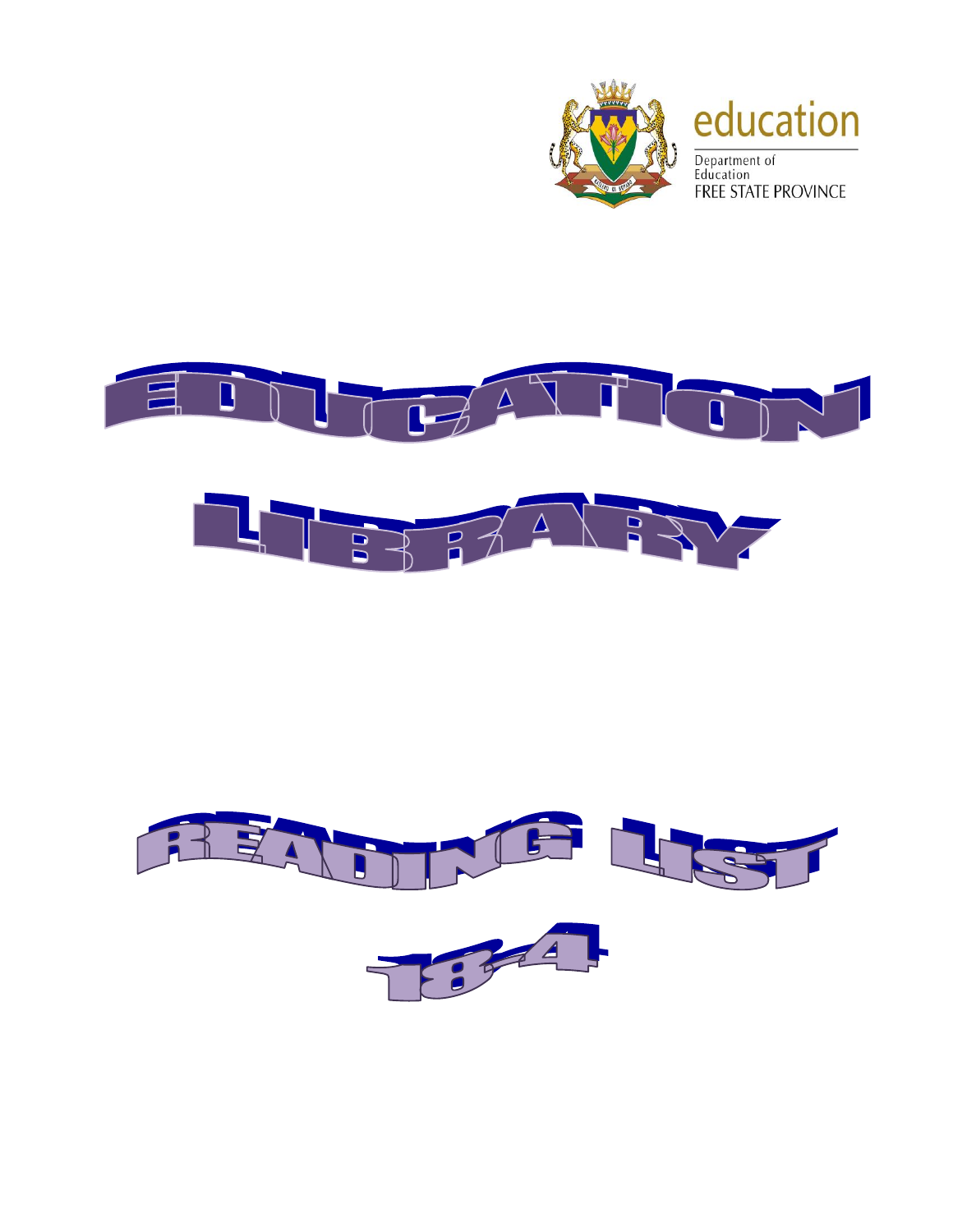## **Copies are available on request, with submission of NUMBER of LIST and ARTICLE from:**

The Librarian Education Library Company and Company Education Library BLOEMFONTEIN 9300

## *Postal address*: *Physical address*:

Education Library Ground Floor, Syfrets Building<br>
Private Bag X20565<br>
G5 Charlotte Maxeke Street 65 Charlotte Maxeke Street

*Tel*: 051-404-8467 *Fax*: 086-615-2502 *E-mail*: [E.Mostert@fseducation.gov.za](mailto:E.Mostert@fseducation.gov.za)

| <b>ACHIEVEMENT</b> | $1/18 - 4$  | RAMRATHAN, L                                                                            |
|--------------------|-------------|-----------------------------------------------------------------------------------------|
|                    |             | Learner poor performance: provoking Bourdieu key concepts in analysing school           |
|                    |             | education in SA.                                                                        |
|                    |             | Southern African Review of Education with Education with Production, 23(1), Oct 17,     |
|                    |             | pp 23-36                                                                                |
| <b>ARTS &amp;</b>  | $2/18 - 4$  | BOWEN, DH                                                                               |
| <b>CULTURE</b>     |             | Art of partnerships: community resources for arts education.                            |
|                    |             | Phi Delta Kappan, 98(7), Apr 17, pp 8-14                                                |
| <b>ARTS &amp;</b>  | $3/18 - 4$  | HELLER, R                                                                               |
| <b>CULTURE</b>     |             | On the goals and outcomes of arts education: an interview with Lois Hetland             |
|                    |             | Phi Delta Kappan, 98(7), Apr 17, pp 15-20                                               |
| <b>ASSESSMENT</b>  | $4/18 - 4$  | CASSIE, J                                                                               |
|                    |             | Playing games with formative assessment: using gamified assessment, educators can       |
|                    |             | provide low-stakes, engaging environments to learn where students need help.            |
|                    |             | Educational Leadership, 75(5), Feb 18, pp 58-63                                         |
|                    | $5/18 - 4$  | WREN, D                                                                                 |
|                    |             | Mission impossible: measuring critical thinking and problem solving.                    |
|                    |             | Educational Leadership, 75(5), Feb 18, pp 70-75                                         |
| <b>AUTISM</b>      | $6/18 - 4$  | BARTON, E E                                                                             |
|                    |             | Technology-aided instruction and intervention for students with ASD: a meta-analysis    |
|                    |             | using novel methods of estimating effect sizes for single-case research.                |
|                    |             | Remedial and Special Education, 38(6), Nov/Dec 17, pp 371-386                           |
| <b>BULLYING</b>    | $7/18 - 4$  | BROWN, CF                                                                               |
|                    |             | Cyber victimization in high school: measurement, overlap with face-to-face              |
|                    |             | victimization, and associations with social-emotional outcomes.                         |
|                    |             | School Psychology Review, 46(3), Sep 17, pp 288-303                                     |
| <b>COMMUNITIES</b> | $8/18 - 4$  | <b>HAMMERNESS, K</b>                                                                    |
|                    |             | What does it take to sustain a productive partnership in education? : since 2004, eight |
|                    |             | of New York City's leading cultural institutions - including museums, zoos and          |
|                    |             | botanical gardens - have worked with the New York City Department of Education to       |
|                    |             | support effective science instruction in the city's middle schools.                     |
| <b>CRIME</b>       |             | Phi Delta Kappan, 99(1), Sep 17, pp 15-20<br>LE MESTREL, M                              |
|                    | $9/18 - 4$  | Corruption: drawing a line in the grey zone.                                            |
|                    |             | Human Capitol Review, Feb 2018, 2p                                                      |
| <b>DISABILITY</b>  | $10/18 - 4$ | PENNINGTON, R C                                                                         |
|                    |             | Evaluation of procedures for teaching students with moderate to severe disabilities to  |
|                    |             | write sentences.                                                                        |
|                    |             | Remedial and Special Education, 39(1), Jan/Feb 18, pp 27-38                             |
|                    | $11/18 - 4$ | SCHAEFER, J M                                                                           |
|                    |             | Effects of peer support arrangement across instructional formats and environments for   |
|                    |             | students with severe disabilities.                                                      |
|                    |             | Remedial and Special Education, 39(1), Jan/Feb 18, pp 3-14                              |
| <b>DRUG ABUSE</b>  | $12/18 - 4$ | WELSH, JW                                                                               |
|                    |             | Opiod epidemic: 7 things educators need to know  help prevent and respond to            |
|                    |             | substance use in their schools.                                                         |
|                    |             | Educational Leadership, 75(4), Dec 17/Jan 18, pp 18-22                                  |
| <b>EDUCATION</b>   | 13/18-4     | OJO, O A                                                                                |
|                    |             |                                                                                         |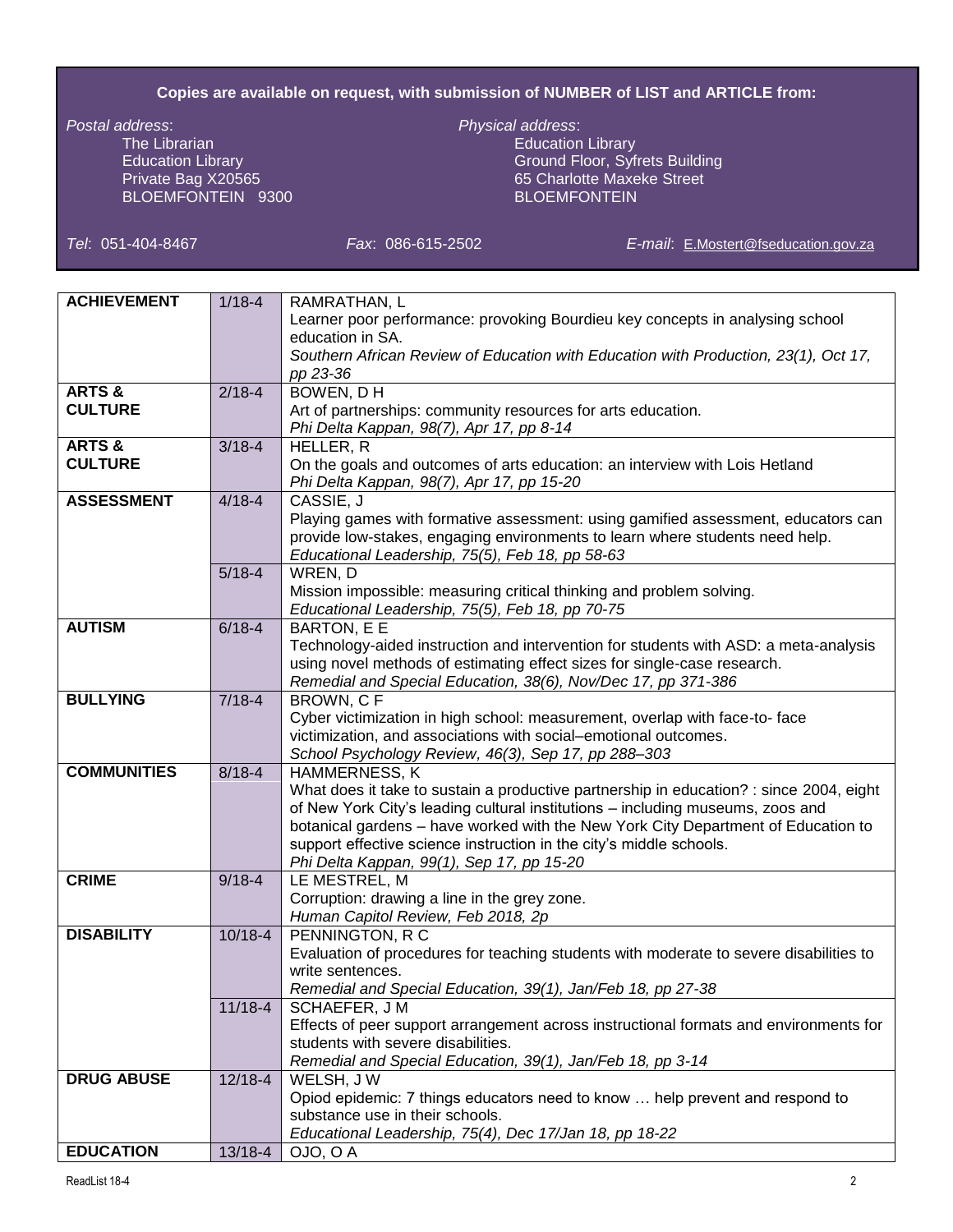|                                |             | Transformation of teaching quality in secondary school education: teachers'                                                     |
|--------------------------------|-------------|---------------------------------------------------------------------------------------------------------------------------------|
|                                |             | conception.                                                                                                                     |
|                                |             | Perspective in Education, 35(2), 2017, pp 60-72                                                                                 |
| <b>EDUCATION:</b><br>countries | 14/18-4     | NNADOZIE, V                                                                                                                     |
|                                |             | Alternative pathways universal basic education: through the lens of Almajiri nomadic<br>schooling in northern Nigeria.          |
|                                |             | Southern African Review of Education with Education with Production, 23(1), Oct 17,                                             |
|                                |             | pp 105-120                                                                                                                      |
| <b>HEALTH: injuries</b>        | $15/18 - 4$ | WHITLOCK, J                                                                                                                     |
|                                |             | Hurting from the inside out: understanding self-injury.                                                                         |
|                                |             | Educational Leadership, 75(4), Dec 17/Jan 18, pp 24-30                                                                          |
| <b>HUMAN</b>                   | 16/18-4     | WILTER, J                                                                                                                       |
| <b>RESOURCES</b>               |             | Getting onboarding right – guidelines, tools and templates: can greatly enhance job                                             |
|                                |             | satisfaction, retention and job engagement.                                                                                     |
| <b>LANGUAGE</b>                | $17/18 - 4$ | Human Capital Review, Jan 14, 2pp<br>BRINK, N                                                                                   |
|                                |             | Hoe jong Afrikaanssprekende kinders betekenis aan hul vroeë taalgebruik verbind                                                 |
|                                |             | (The way in which young Afrikaans children connect meaning to their early                                                       |
|                                |             | vocabulary).                                                                                                                    |
|                                |             | Tydskrif vir Geesteswetenskappe, 57(4), Des 17, pp 1012-1036                                                                    |
|                                | 18/18-4     | MALEBESE, ML                                                                                                                    |
|                                |             | Socially inclusive teaching strategy for transforming the teaching of English first                                             |
|                                |             | additional language in such a manner that the imbalances that past oppressive                                                   |
|                                |             | regimes brought into the teaching and learning of a second language, EFAL in this<br>case, is challenged and possibly reversed. |
|                                |             | Perspective in Education, 35(2), 2017, pp 16-29                                                                                 |
| <b>LEADERSHIP</b>              | 19/18-4     | WOODWARD, IC                                                                                                                    |
|                                |             | Three altitudes of leadership: leaders must cultivate the seamless ability to mix                                               |
|                                |             | forward-vision thinking, tactical execution and self-awareness - across the altitudes of                                        |
|                                |             | leadership.                                                                                                                     |
|                                |             | Human Capitol Review, Nov 2017, 2p                                                                                              |
| <b>LEARNING</b>                | 20/18-4     | <b>KRUEGER, N</b>                                                                                                               |
|                                |             | Owning their learning: how student-centered learning is delivering on its promises.                                             |
| <b>LITERACY:</b>               | $21/18 - 4$ | Empowered Learner, Jan 2018, pp 26-32<br>SMITH, MD                                                                              |
| information                    |             | Arming students against bad information: in the age of fake news, teachers in every                                             |
|                                |             | subject area should redouble their efforts to help students distinguish between credible                                        |
|                                |             | and deceptive sources of information.                                                                                           |
|                                |             | Phi Delta Kappan, 99(3), Oct 17, pp 56-58                                                                                       |
| <b>LITERACY: media</b>         | $22/18 - 4$ | HOBBS, R                                                                                                                        |
|                                |             | Teaching and learning in a post-truth world: it's time for schools to upgrade and                                               |
|                                |             | reinvest in media literacy.                                                                                                     |
| <b>LITERACY: visual</b>        | $23/18 - 4$ | Educational Leadership, 75(3), Nov 17, pp 26-31<br>CAPPELLO, M                                                                  |
|                                |             | Considering visual text complexity: a guide for teachers: carefully and intentionally                                           |
|                                |             | choose images for instructional practice and consider visual text complexity.                                                   |
|                                |             | Reading Teacher, 70(6), May/Jun 17, pp 733-739                                                                                  |
| <b>MATHS</b>                   | $24/18 - 4$ | FLYNN, M                                                                                                                        |
|                                |             | From answer-getters to problem solvers: three-act tasks foster deeper thinking and                                              |
|                                |             | greater engagement in math class.                                                                                               |
|                                |             | Educational Leadership, 75(2), Oct 17, pp 26-31                                                                                 |
|                                | $25/18-4$   | SHERMAN, K<br>Math word problems: reading math situations from the start: closely reading math word                             |
|                                |             | problems and identifying their text type helps most students more efficiently solve                                             |
|                                |             | them.                                                                                                                           |
|                                |             | Reading Teacher, 70(4), Jan/Feb 17, pp 473-477                                                                                  |
|                                | 26/18-4     | WEISS, I                                                                                                                        |
|                                |             | Nothing matters: how the invention of zero helped create modern mathematics.                                                    |
|                                |             | Quest, 13(4), 2017, pp 34-35                                                                                                    |
| <b>PARENTS</b>                 | $27/18 - 4$ | CHOI, J                                                                                                                         |
|                                |             | Why I'm not involved: parental involvement from a parent's perspective.                                                         |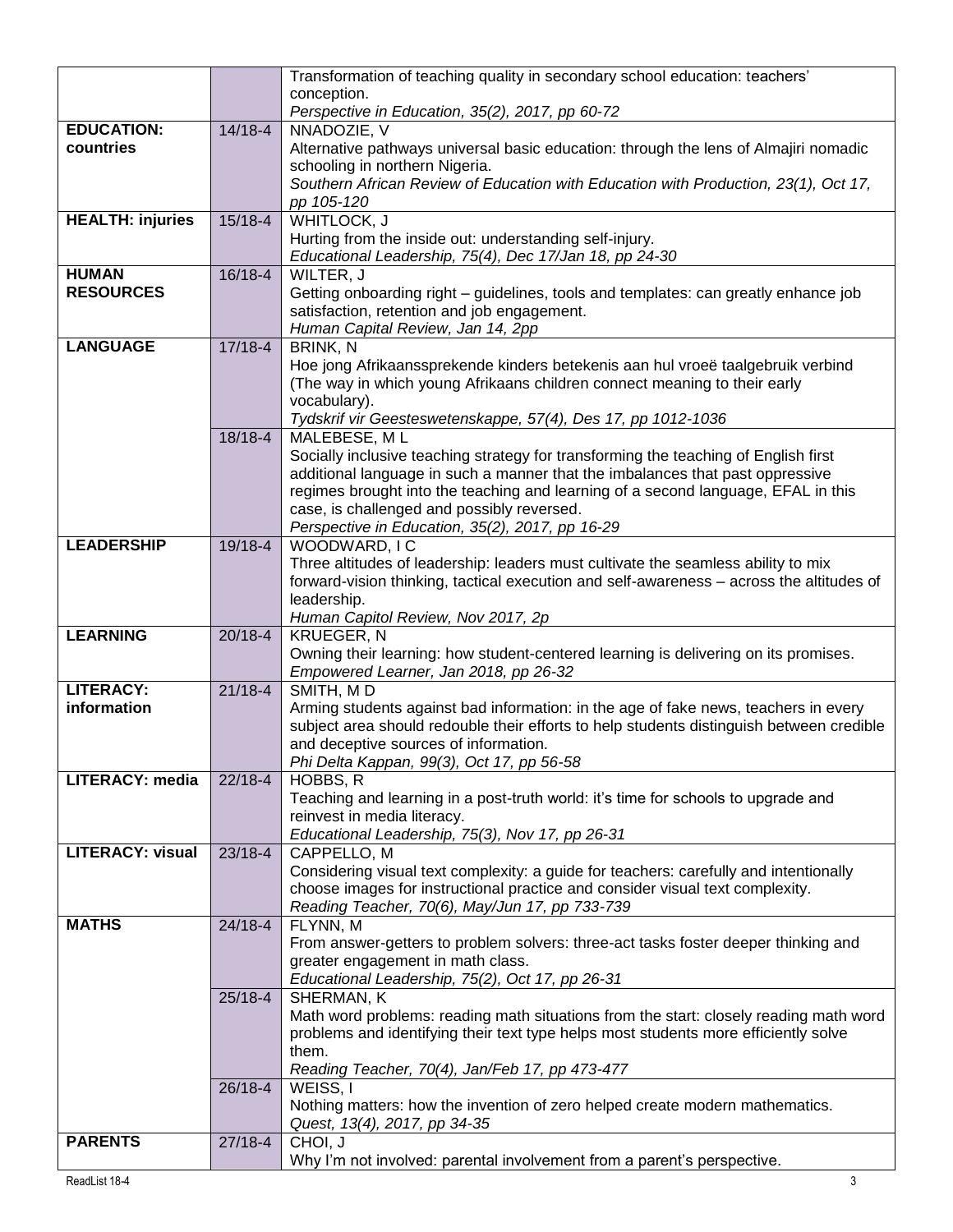|                     |             | Phi Delta Kappan, 99(3), Oct 17, pp 46-49                                                        |
|---------------------|-------------|--------------------------------------------------------------------------------------------------|
| <b>PEERS</b>        | 28/18-4     | REILLY, KA                                                                                       |
|                     |             | Observing peers develops practice, changes culture: sceptical teachers learn that peer           |
|                     |             | observations can provide learning opportunities for both parties and shift school                |
|                     |             | cultures too.                                                                                    |
|                     |             | Phi Delta Kappan, 98(6), Mar 17, pp 13-18                                                        |
| <b>PHYSICAL</b>     | 29/18-4     | LINDT, SF                                                                                        |
| <b>EDUCATION</b>    |             | Movement and learning in elementary school: integrating physical activity into                   |
|                     |             | elementary school lessons in reading, math and other subjects can boost students'                |
|                     |             | academic learning, while also helping them meet goals for physical education.                    |
|                     |             | Phi Delta Kappan, 98(7), Apr 17, pp 34-37                                                        |
| <b>PHYSICS</b>      | $30/18 - 4$ | SAFADI, R                                                                                        |
|                     |             | Designing efficient self-diagnosis activities in the Physics classroom: examine its              |
|                     |             | effects in advancing students' learning in Physics.                                              |
|                     |             | Physics Teacher, 55(9), Dec 17, pp 575-579                                                       |
|                     | $31/18 - 4$ | SOJOURNER, E J                                                                                   |
|                     |             | Let's get physical: teaching Physics through gymnastics.                                         |
|                     |             | Physics Teacher, 56(1), Jan 18, pp 43-46                                                         |
| <b>PRINCIPALS</b>   | $32/18 - 4$ | MURPHY, J                                                                                        |
|                     |             | Positive school leadership: how the professional standards for educational leaders can           |
|                     |             | be brought to life.                                                                              |
|                     |             | Phi Delta Kappan, 99(1), Sep 17, pp 21-24                                                        |
| <b>PROBLEM-</b>     | $33/18 - 4$ | BEGHETTO, R A                                                                                    |
| <b>SOLVING</b>      |             | Inviting uncertainty into the classroom: five strategies to help students respond well to        |
|                     |             | uncertainty - and foster complex problem-solving skills.                                         |
|                     |             | Educational Leadership, 75(2), Oct 17, pp 20-25                                                  |
|                     | $34/18 - 4$ | HARPER, C                                                                                        |
|                     |             | Steam powered classroom: an instructional coach makes a bold case for integrating                |
|                     |             | problem-based learning across the curriculum.                                                    |
|                     |             | Educational Leadership, 75(2), Oct 17, pp 70-74                                                  |
| <b>PROFESSIONAL</b> | $35/18 - 4$ | BASSON, M                                                                                        |
| <b>DEVELOPMENT</b>  |             | Professionele ontwikkeling vir Afrikaans Huistaalonderwysers ter bevordering van                 |
|                     |             | leesbegrip van niemoedertaalsprekers                                                             |
|                     |             | (Professional development of Afrikaans Home Language teachers to enhance reading                 |
|                     |             | comprehension of non-mother-tongue speakers)                                                     |
|                     |             | Tydskrif vir Geesteswetenskappe, 57(4), Des 17, pp 1037-1056                                     |
|                     | $36/18 - 4$ | LINTON, J N                                                                                      |
|                     |             | Edcamps are for principals, too: new model for professional development known as                 |
|                     |             | Edcamp – featuring informal conversations about problems of practice – offers a                  |
|                     |             | powerful opportunity for school principals to connect, learn and recharge their                  |
|                     |             | batteries.                                                                                       |
| <b>RACISM</b>       | $37/18 - 4$ | Phi Delta Kappan, 99(3), Oct 17, pp 42-45                                                        |
|                     |             | HOOVEN, J<br>Never too early to learn: anti-bias education for young children: important lessons |
|                     |             | about race, diversity and equity can and should be taught to children in early childhood         |
|                     |             | and preschool settings.                                                                          |
|                     |             | Phi Delta Kappan, 99(5), Feb 18, pp 61-66                                                        |
|                     | 38/18-4     | NTSHOE, I                                                                                        |
|                     |             | Resegregation and recreation of racism in education in a post-apartheid setting.                 |
|                     |             | Southern African Review of Education with Education with Production, 23(1), Oct 17,              |
|                     |             | pp 70-90                                                                                         |
| <b>READING</b>      | $39/18 - 4$ | BATES, CC                                                                                        |
|                     |             | E-books and e-book apps: considerations for beginning readers: points to consider                |
|                     |             | when selecting digital text for beginning reading instruction.                                   |
|                     |             | Reading Teacher, 70(4), Jan/Feb 17, pp 401-411                                                   |
|                     | $40/18 - 4$ | GILMORE, B                                                                                       |
|                     |             | 10 ways to promote a culture of literacy: a principal offers strategies to create a love of      |
|                     |             | reading and writing school wide.                                                                 |
|                     |             | Educational Leadership, 74(5), Feb 17, pp 72-76                                                  |
|                     | $41/18 - 4$ | LEMOV, D                                                                                         |
|                     |             | How knowledge powers reading: to help students master nonfiction, we must design                 |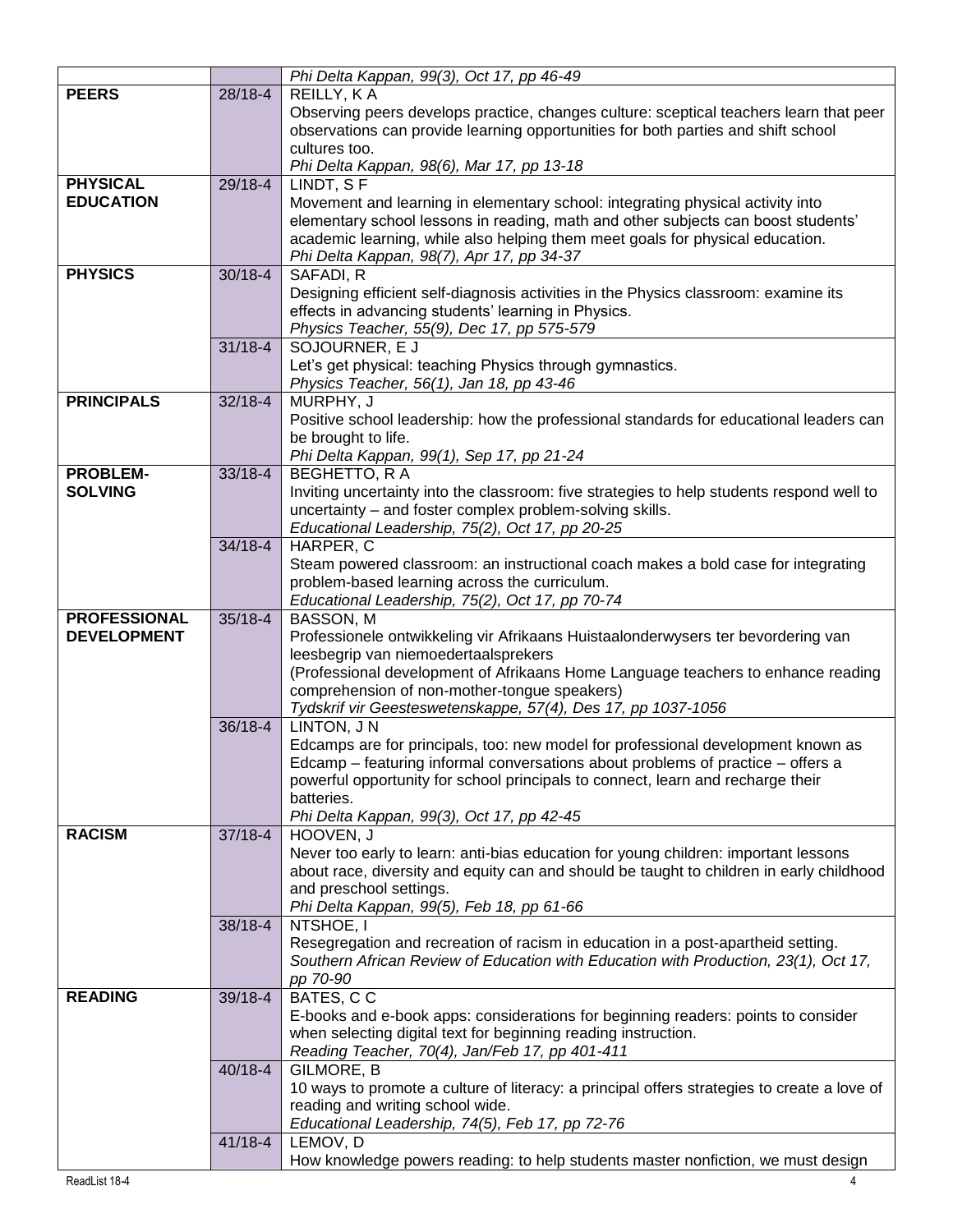|                     |             | instruction that builds their background knowledge.<br>Educational Leadership, 74(5), Feb 17, pp 10-16                                                                      |
|---------------------|-------------|-----------------------------------------------------------------------------------------------------------------------------------------------------------------------------|
|                     | $42/18 - 4$ | RASINSKI, TV                                                                                                                                                                |
|                     |             | Readers who struggle: why many struggle and a modest proposal for improving their                                                                                           |
|                     |             | reading.                                                                                                                                                                    |
|                     |             | Reading Teacher, 70(5), Mar/Apr 17, pp 519-524                                                                                                                              |
|                     | 43/18-4     | WOLTER, D                                                                                                                                                                   |
|                     |             | Moving readers from struggling to proficient: changing teaching practices can help                                                                                          |
|                     |             | children build new relationships with books and improve their reading ability.                                                                                              |
| <b>SCHOOLS:</b>     | 44/18-4     | Phi Delta Kappan, 99(1), Sep 17, pp 37-39<br>ELGART, MA                                                                                                                     |
| effective           |             | Can schools meet the promise of continuous improvement? : new research offers                                                                                               |
|                     |             | insights on how leaders can actually make continuous improvement work.                                                                                                      |
|                     |             | Phi Delta Kappan, 99(4), Dec 17/Jan 18, pp 54-59                                                                                                                            |
|                     | 45/18-4     | SCHNEIDER, J                                                                                                                                                                |
|                     |             | Building a better measure of school quality: a new framework for measuring school                                                                                           |
|                     |             | quality represents a fuller picture of what people care about in a school.                                                                                                  |
|                     |             | Phi Delta Kappan, 98(7), Apr 17, pp 43-48                                                                                                                                   |
| <b>SCIENCE</b>      | 46/18-4     | BROOKS, H                                                                                                                                                                   |
|                     |             | Working as a team: students take turns playing different roles to learn the essential                                                                                       |
|                     |             | skill of collaboration.                                                                                                                                                     |
|                     | 47/18-4     | Science Teacher, 84(8), Nov 17, pp 52-56<br>CLARK, SK                                                                                                                       |
|                     |             | Integrating science inquiry and literacy instruction for young children: how to design                                                                                      |
|                     |             | innovative, stimulating and enriching science and literacy experiences for young                                                                                            |
|                     |             | students.                                                                                                                                                                   |
|                     |             | Reading Teacher, 70(6), May/Jun 17, pp 701-710                                                                                                                              |
|                     | 48/18-4     | EL-HELOU, J                                                                                                                                                                 |
|                     |             | Reflective writing for a better understanding of scientific concepts in high school.                                                                                        |
|                     |             | Physics Teacher, 56(2), Feb 18, pp 88-91                                                                                                                                    |
|                     | 49/18-4     | OWENS, DC                                                                                                                                                                   |
|                     |             | Controversial issues in the science classroom: teaching students how to consider                                                                                            |
|                     |             | some of the most difficult science issues of our time will better prepare them to be<br>scientifically literate citizens.                                                   |
|                     |             | Phi Delta Kappan, 99(4), Dec 17/Jan 18, pp 45-49                                                                                                                            |
|                     | $50/18 - 4$ | TRIMBLE, L                                                                                                                                                                  |
|                     |             | Creating science websites: a website design project challenges students' creativity                                                                                         |
|                     |             | and motivates them to learn.                                                                                                                                                |
|                     |             | Science Teacher, 84(9), Dec 17, pp 25-30                                                                                                                                    |
| <b>SGB</b>          | $51/18 - 4$ | DUKU, N                                                                                                                                                                     |
|                     |             | Relevance of the school governance body to the effective decolonisation of education                                                                                        |
|                     |             | in South Africa.                                                                                                                                                            |
| <b>SOCIAL MEDIA</b> | $52/18-4$   | Perspective in Education, 35(2), 2017, pp 112-125<br>KRUTKA, D G                                                                                                            |
|                     |             | Digital citizenship in the curriculum: educators can support strong visions of citizenship                                                                                  |
|                     |             | by teaching with and about social media.                                                                                                                                    |
|                     |             | Educational Leadership, 75(3), Nov 17, pp 50-55                                                                                                                             |
|                     | 53/18-4     | ROSEN, LD                                                                                                                                                                   |
|                     |             | Distracted student mind – enhancing its focus and attention: just how big of a problem                                                                                      |
|                     |             | is digital distraction and hoe can educators respond?                                                                                                                       |
|                     |             | Phi Delta Kappan, 99(2), Oct 17, pp 8-14                                                                                                                                    |
| <b>STRESS</b>       | $54/18 - 4$ | SPIEGEL, E J                                                                                                                                                                |
|                     |             | Managing stress for at-risk students: a Massachusetts school that specialises in<br>educating highly stressed adolescents offers lessons that could benefit all classrooms. |
|                     |             | Phi Delta Kappan, 98(6), Mar 17, pp 42-46                                                                                                                                   |
| <b>SUICIDE</b>      | 55/18-4     | SCHIRO, T                                                                                                                                                                   |
|                     |             | Getting real about suicide prevention: educators can recognise warning signs, spread                                                                                        |
|                     |             | awareness, fight the stigma and save lives.                                                                                                                                 |
|                     |             | Educational Leadership, 75(4), Dec 17/Jan 18, pp 70-73                                                                                                                      |
| <b>TEACHERS</b>     | 56/18-4     | AWKARD, T                                                                                                                                                                   |
|                     |             | Power of reflective action to build teacher efficacy: personal assessments backed up                                                                                        |